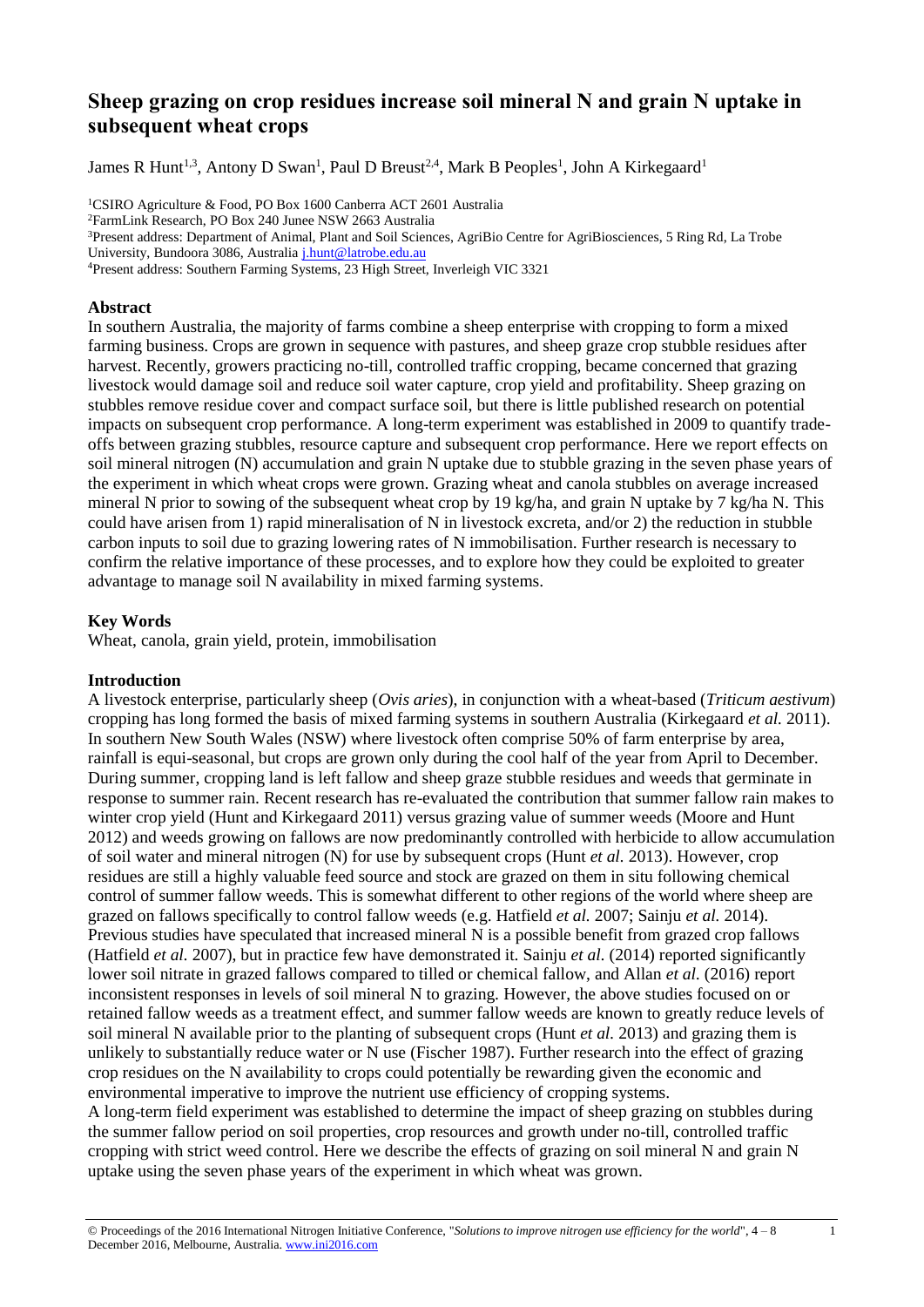## **Methods**

The experiment was located on a red chromosol soil with surface pH of 4.7 (CaCl<sub>2</sub>) and little slope 5 km SSE of the township of Temora in SE NSW (S 34.49°, E 147.51°, 299 m ASL). The experiment consisted of three grazing treatments (nil graze –  $NG$ , stubble graze –  $SG$ , winter and stubble graze –  $WSG$ ) applied in a factorial randomised complete block design with two stubble management treatments (stubble burn – SB, stubble retain – SR) and four replicates. Treatments were applied in two different phases in adjoining areas of a farmer's paddock which had been in lucerne pasture (*Medicago sativa*) since 2005. In Phase 1, lucerne was terminated with herbicide in late spring 2008, in Phase 2 it was terminated in late winter 2009. Following lucerne removal, large plots (7.25 x 16.00 m) were established which allowed all operations to be conducted using controlled traffic. All plots were fenced so they could be individually grazed by sheep. All crops were inter-row sown using a plot seeder equipped with contemporary no-till seeding equipment. Crops were sown in mid-late April in all years of the experiment, and both crop phases were kept in a rotation of canola (*Brassica napus*)-wheat-wheat. Only results for years in which wheat was grown are reported here. Following harvest in each year (late November-early December), weaner ewes grazed stubbles in SG and WSG treatments (average 2263 sheep/ha.days). The stubble burn treatments were applied in midto late-March of each year. Summer weeds that emerged at the site were controlled with herbicide within 5- 10 days of emergence, and all in-crop weeds, disease and pests were controlled with registered pesticides such that they did not affect yield. Synthetic P and S fertilisers were applied as required such that nutrient deficiency did not limit yield. N was top-dressed during stem elongation as urea according to seasonal yield potential, but grain protein contents less than 10.5% were recorded in 2012 and 2015 indicating yields were probably N limited in those years.

Prior to seeding each year two soil cores (42 mm diameter) were taken per plot to a depth of 1.6 m and segmented into 0-0.1, 0.1-0.2, 0.2-0.4, 0.4-0.6, 0.6-0.8, 0.8-1.0, 1.0-1.3, 1.3-1.6 m. Six additional cores were taken for 0-0.1 m depth, and cores were bulked according to depths. Soil from each depth increment was analysed for mineral N (NH<sup>4</sup> and NO3). Grain yield was measured using a plot header harvesting only the middle four rows of each seeding run to remove edge effects from rows adjacent to tram tracks. Wheat grain protein was estimated by NIR, and grain N content calculated by dividing protein content by 5.75. Wheat grain N uptake was calculated by multiplying grain N content by grain yield. Amount of residue returned to plots prior to grazing was measured by hand harvesting large areas (>1.0 m²) of crop and threshing and weighing grain and subtracting from total weight. Crude protein content of stubble was estimated by NIR, and stubble N content calculated by dividing protein content by 5.75 for wheat and 6.25 for canola. The amount of stubble present in plots was measured after grazing to calculate how much sheep had consumed. Soil mineral N and grain N uptake were analysed using a three-way analysis of variance (ANOVA) in randomised blocks with grazing, stubble treatment and phase year as factors in the GenStat 18 software package (VSN International Ltd.). Significance is assumed at the 95% confidence level and tests of mean separation were made using Fisher's least significant difference test calculated at the 95% confidence level.

#### **Results**

The amount of stubble that was grazed prior to the years in the study in which wheat was grown varied seasonally, but averaged 3.3 t/ha (Table 1). The N content of the stubble varied with crop type and averaged 1.2% for canola and 0.7% for wheat. The average N in grazed stubble varied from 3 to 68 kg/ha, but averaged 33 kg/ha.

| Phase year & crop<br>type | Mean stubble grazed<br>(t/ha) | <b>Mean stubble N content</b><br>$(\%)$ | Mean N in grazed stubble<br>(kg/ha) |
|---------------------------|-------------------------------|-----------------------------------------|-------------------------------------|
| Ph 1 2010 Canola          | 2.9                           | 1.5                                     | 45                                  |
| <b>Ph 1 2011 Wheat</b>    | 5.7                           | 0.8                                     | 44                                  |
| <b>Ph 1 2013 Canola</b>   | 3.5                           | 1.0                                     | 34                                  |
| <b>Ph 1 2014 Wheat</b>    | 1.6                           | 0.7                                     | 11                                  |
| Ph 2 2011 Canola          | 4.9                           | 1.4                                     | 68                                  |
| <b>Ph 2 2012 Wheat</b>    | 3.9                           | 0.7                                     | 27                                  |
| Ph 2 2014 Canola          | 0.3                           | 0.8                                     |                                     |
| Mean                      | 3.3                           | 1.0                                     | 33                                  |

| Table 1. Mean amount and N content of stubble grazed for the years preceding the seven phase years in which |  |
|-------------------------------------------------------------------------------------------------------------|--|
| wheat crops were grown.                                                                                     |  |

© Proceedings of the 2016 International Nitrogen Initiative Conference, "*Solutions to improve nitrogen use efficiency for the world*", 4 – 8 December 2016, Melbourne, Australia[. www.ini2016.com](http://www.ini2016.com/)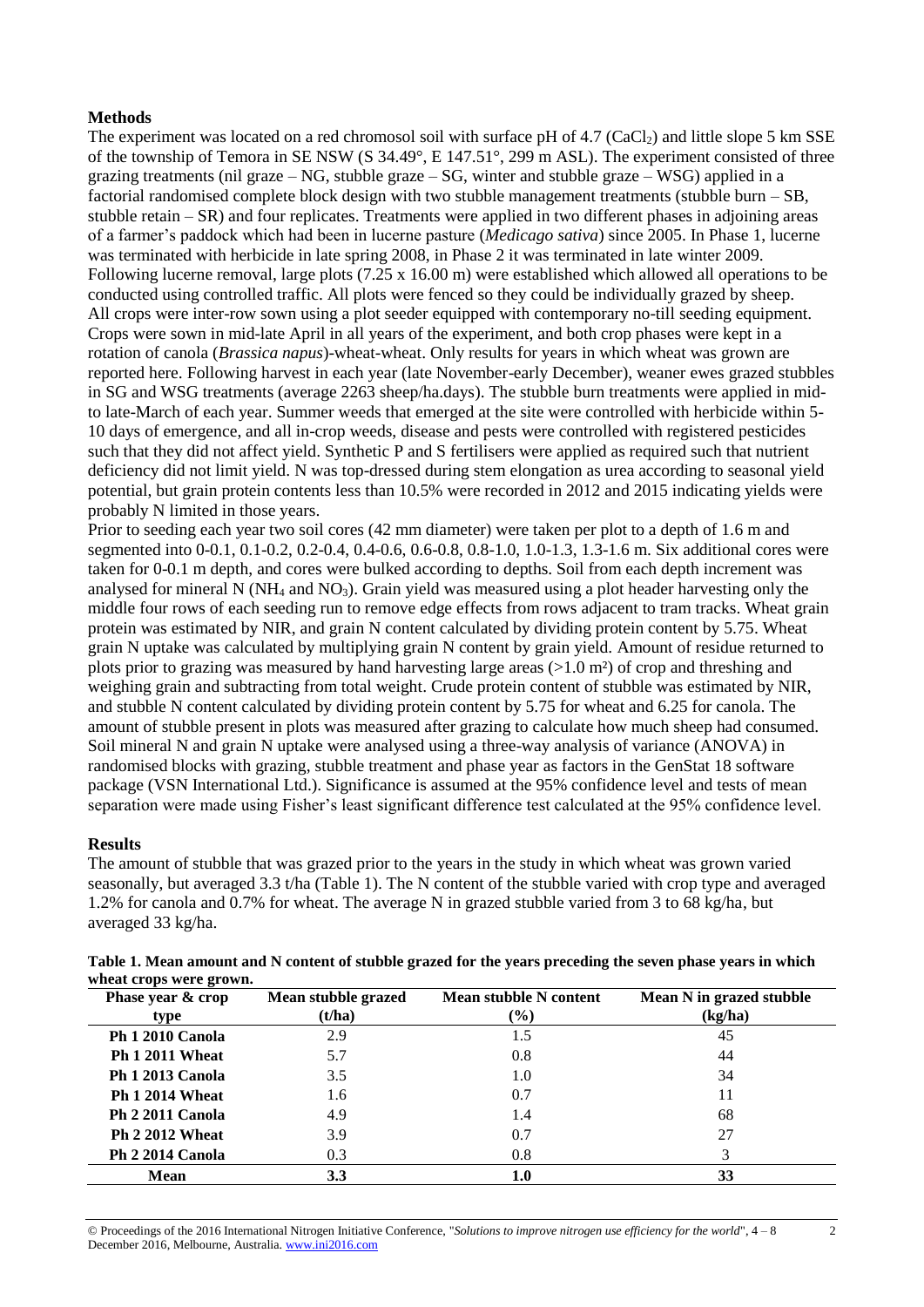Averaged across all phase years, grazing stubble increased mineral N prior to sowing from 102 to 121 kg/ha N (P<0.001). There was a significant interaction between phase year and grazing, with positive effects of grazing in Phase 1 in 2011, 2012 and 2015 and in Phase 2 only in 2015 (Table 2). There was no significant main effect of burning stubble on soil mineral N ( $P=0.911$ ), or interaction with either grazing ( $P=0.389$ ) or phase year (P=0.617) (data not shown).

**Table 2. Soil mineral N (NO<sup>3</sup> + NH4, kg/ha N) sampled to 1.6 m depth prior to sowing for the two grazing treatments and seven phase years at the site in which wheat was grown. P-value and LSD are for the graze x phase year interaction.**

| <b>Phase year</b>   | Nil graze | Stubble graze |  |
|---------------------|-----------|---------------|--|
| <b>Phase 1 2011</b> | 79        | 107           |  |
| <b>Phase 1 2012</b> | 99        | 127           |  |
| <b>Phase 1 2014</b> | 132       | 121           |  |
| <b>Phase 1 2015</b> | 90        | 145           |  |
| <b>Phase 2 2012</b> | 73        | 81            |  |
| <b>Phase 2 2013</b> | 93        | 94            |  |
| <b>Phase 2 2015</b> | 145       | 170           |  |
| <b>P-value</b>      | 0.018     |               |  |
| $LSD$ (P=0.05)      | 26        |               |  |

As a main effect, grazing stubble increased wheat grain N uptake from 85 to 92 kg/ha N (P<0.001) reflecting the observed increase in soil mineral N prior to sowing. However, there was a significant three-way interaction with phase year, grazing and burning (Table 3). Grazing significantly increasing grain N uptake in the SR treatment in Phase 1 in 2012 and 2015, and in Phase 2 in 2013. Grazing increased N uptake in the SB treatment in Phase 1 in 2014 and Phase 2 in 2015.

**Table 3. Wheat grain N uptake (kg/ha N) for the two grazing treatments and stubble management treatments and seven phase years in which wheat was grown. P-value and LSD are for the graze x phase year x stubble management interaction.**

|                     |                        | Stubble management |                |
|---------------------|------------------------|--------------------|----------------|
| <b>Phase year</b>   | <b>Graze treatment</b> | Stubble burn       | Stubble retain |
| <b>Phase 1 2011</b> | Nil                    | 107                | 108            |
|                     | <b>Stubble</b>         | 111                | 110            |
| <b>Phase 1 2012</b> | Nil                    | 92                 | 79             |
|                     | <b>Stubble</b>         | 89                 | 92             |
| <b>Phase 1 2014</b> | Nil                    | 99                 | 112            |
|                     | <b>Stubble</b>         | 109                | 106            |
| <b>Phase 1 2015</b> | Nil                    | 63                 | 61             |
|                     | <b>Stubble</b>         | 77                 | 84             |
| <b>Phase 2 2012</b> | Nil                    | 88                 | 81             |
|                     | <b>Stubble</b>         | 86                 | 86             |
| <b>Phase 2 2013</b> | Nil                    | 77                 | 51             |
|                     | Stubble                | 79                 | 73             |
| <b>Phase 2 2015</b> | Nil                    | 81                 | 88             |
|                     | <b>Stubble</b>         | 92                 | 94             |
| <b>P-value</b>      |                        | < 0.001            |                |
| $LSD$ (p=0.05)      |                        | 8                  |                |

#### **Discussion**

Grazing stubbles increased accumulation of soil mineral N during the summer fallow in four of seven phase years. Averaged across all seven phase years the mean increase was 19 kg/ha N, but the highest was 55 kg/ha. There are several mechanisms that could collectively be responsible for this effect. The first is more rapid cycling of organic N in residues into mineral forms by animal digestion. The majority of the N in crop residues consumed by sheep (59%, Freer *et al.* 1997) is returned to the soil as urea in urine, which under warm summer temperatures would rapidly hydrolyse to ammonia before nitrifying (Haynes and Williams 1993) resulting in elevated levels of soil mineral N. By contrast the organic N in stubble (C:N ratio ~40-80) is likely to be immobilised by decomposing microbes in NG treatments (Kumar and Goh 1999). Based on the mean N content (1.0%) in stubbles grazed in this experiment, and amount of stubble consumed (3.3 t/ha),